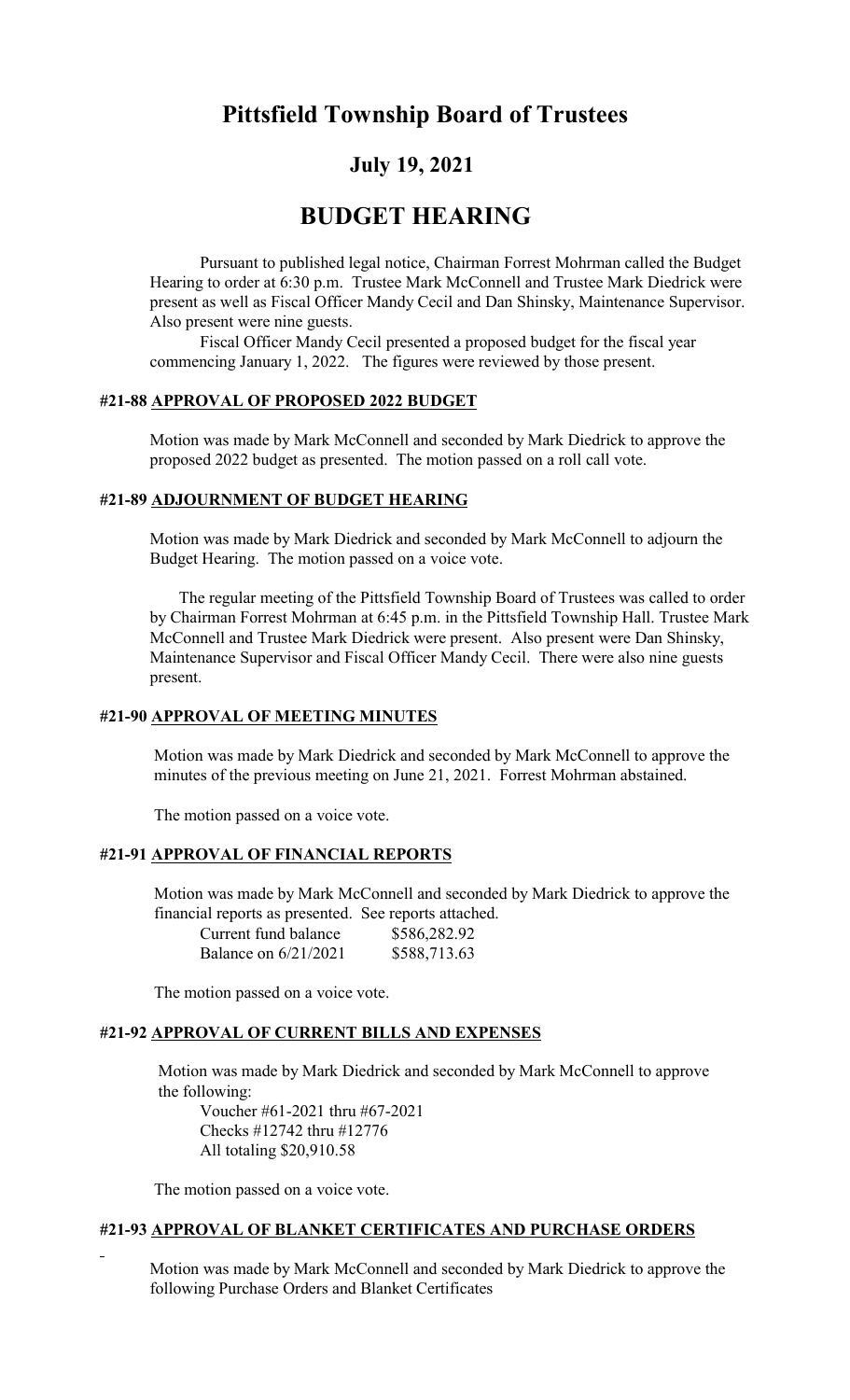PO#46-2021 through #58-2021 Blanket Certificates #17-2021 through 21-2021 (See attached listing.)

The motion passed on a voice vote.

#### MEETING REPORTS

LCTA – Forrest Mohrman reported 27 were present for meeting. Crime lab reported at the meeting. Trying to crack down on home pill making. Trying to work on low attendance problem. Invest in getting internet to more rural areas. Discussion of changing way SWAC funds are handled with more for ditch cleanings and waterways. Possibility of a 16% property tax increase due to re-evaluations. September 9 AG tire collection day at LC Collection center on Abbe Road, sign ups begin September 2.

WFD – Mark Diedrick reported that Trump Rally very well organized and everything went well. Flood signs put up mean if you decide to ignore and go thru water and have problems you will be fined and will have to also pay agencies that had to rescue. Accidents still increasing in Pittsfield Township.

CLCAD – Mark McConnell reported new supervisor vehicle showed up, also had budget hearing and budget is looking good.

RLCWA – Mark McConnell reported two items reviewed: financials and water sales down due to wet weather. Government entities addressed that are borrowing water without paying – putting word out to stop this. Discussions on upgrading feeder lines from Avon Lake.

Storm Water – Mark McConnell reported new version of the petition for Quarry Road Lateral between 303 and Hughes. Prioritize ditches with funds also discussed.

Oberlin Comprehension Plan Committee – Mark McConnell reported they had in person meeting and doing traffic studies for development in the area. Overall a good productive meeting.

#### OLD BUSINESS –

Two weeks ago met with prosecutor, and supposed to get together with contractor and prosecutor on the Pitts Road Project problem.

In regards to repo properties there is no movement yet by Trustees, not sure how they want to proceed.

#### #21-94 APPROVAL TO DO PO IN THE AMOUNT OF \$2190.00 FOR REPAIR, SEAL AND STRIPING COURTS.

Motion was made by Mark McConnell and seconded by Mark Diedrick to do PO in the amount of \$2190.00 for repair, seal and striping of courts.

Motion passed on a voice vote.

#### ZONING BUSINESS

Hawley Road resident wanting to put fence up, new house permit. Quarry Road property owner discussion had again about individual on property.

#### #21-95 TRUSTEES PASS RESOLUTION TO HAVE ASSISTANT PROSECUTOR ASSIST DAN AND HAVE CERTIFIED LETTER SENT TO QUARRY ROAD PROPERTY OWNER.

Motion was made by Mark Diedrick and seconded by Mark McConnell to pass resolution to have Assistant Prosecutor assist Dan and have certified letter sent to Quarry Road Property owner.

Motion passed on a voice vote.

#### ROAD AND MAINTENANCE